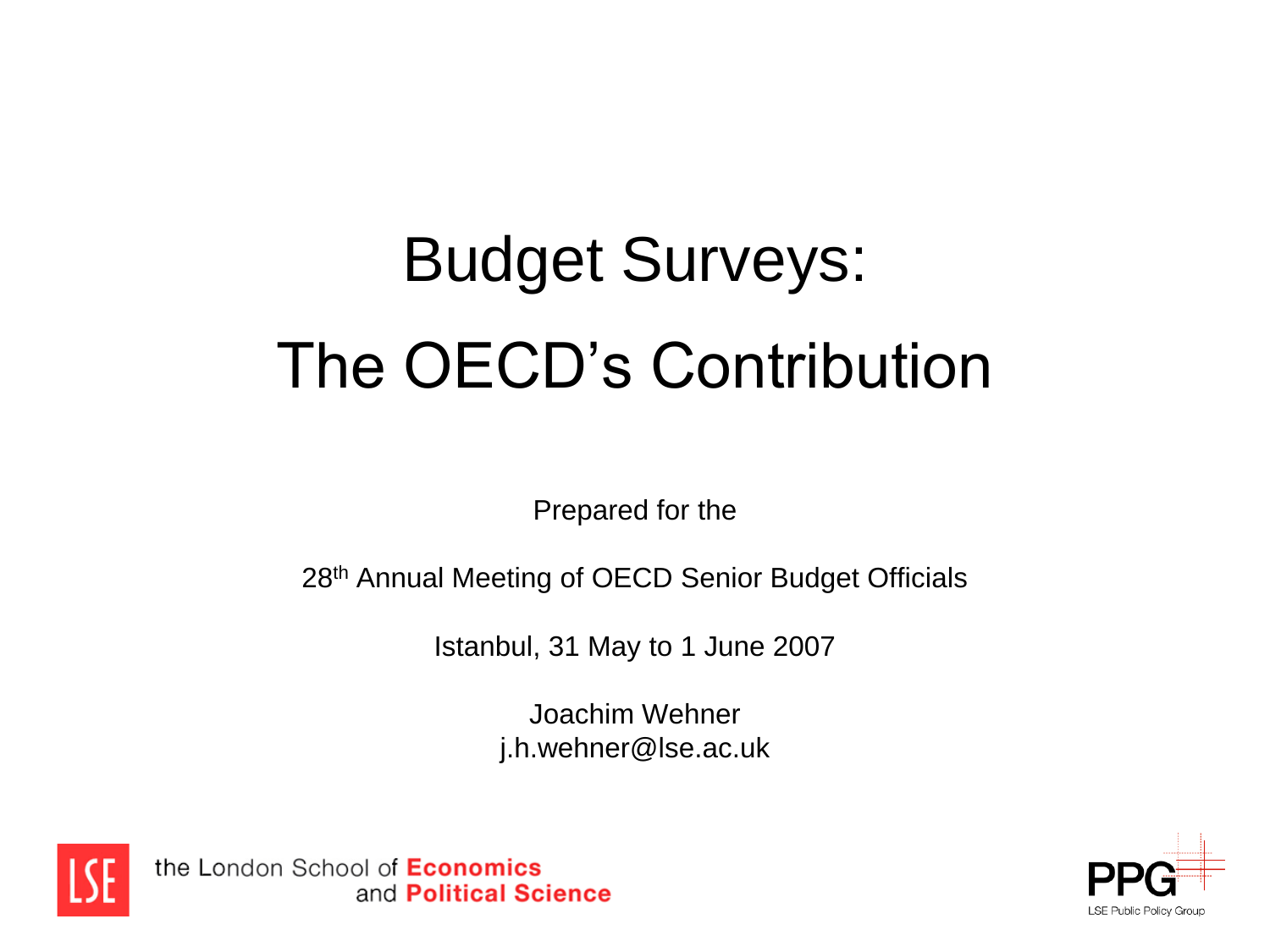## 10 years of OECD budget surveys

- 1998 OECD Survey of Budgeting Developments: 40 questions on fiscal policy, legislature, IGFR, accounting, flexibility and capital budgeting – 27 countries
- ► 2000 OECD Survey of Budgeting Developments: 56 questions on legislature, accounting, flexibility and capital budgeting – 27 countries
	- ► 2003 OECD/World Bank Survey on Budget Practices and Procedures: 373 questions on entire budget process – 44 countries (some partial)
- ► 2006 OECD/IDB Survey of Latin American Countries: pilot of new survey, 97 questions on entire budget process – 13 countries
	- 2007 OECD Survey on Budget Practices and Procedures: 89 questions on entire budget process  $-30$  OECD  $+8$  other countries (so far)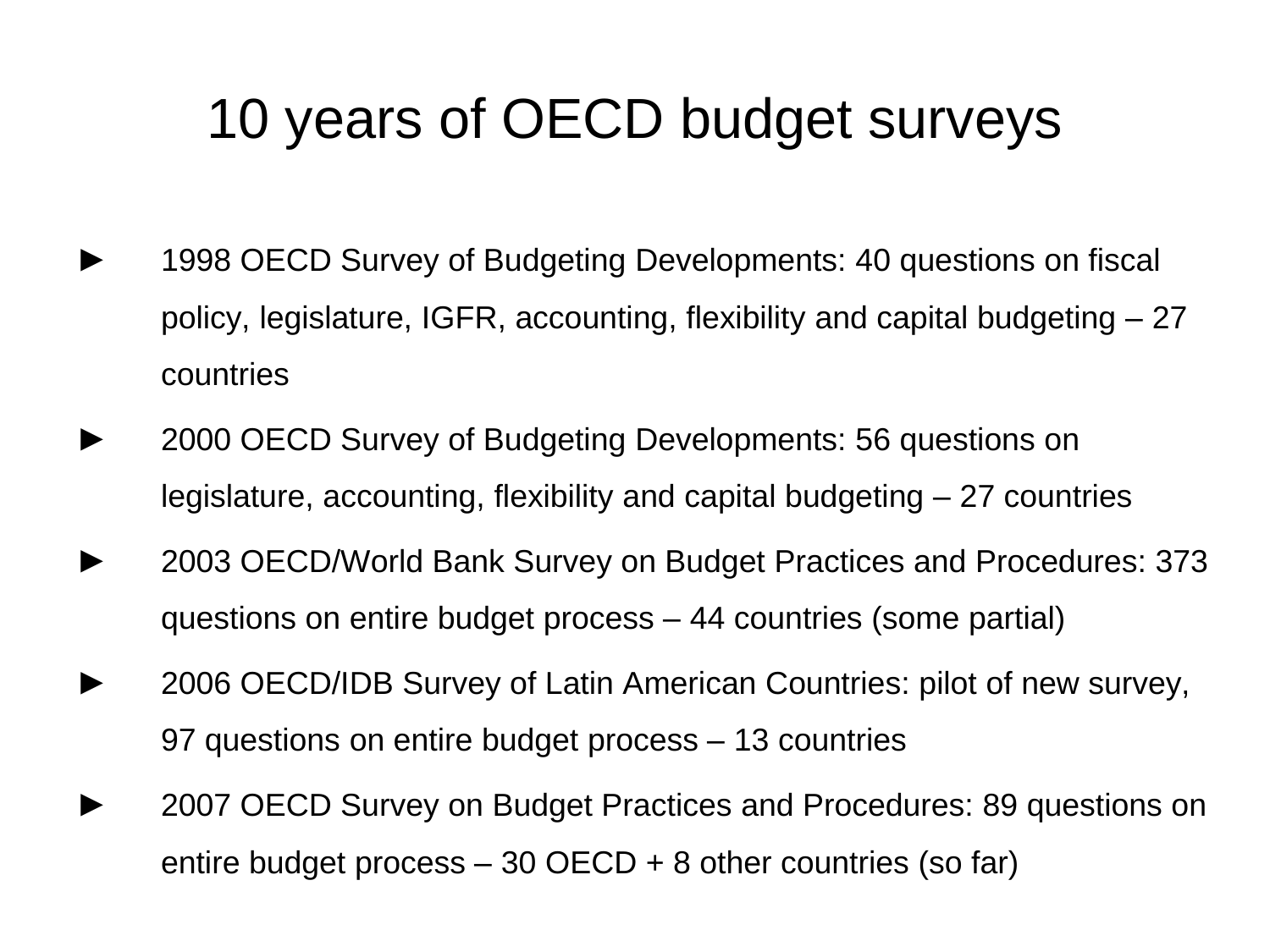## Use of OECD survey data - examples

- ► Curristine 2005: 'Government Performance: Lessons and Challenges' (2003 survey)
- Alt & Lassen 2006: 'Fiscal Transparency, Political Parties, and Debt in OECD Countries' (1998 survey)
- ► Alt & Lassen 2006: 'Transparency, Political Polarization, and Political Budget Cycles in OECD Countries' (1998 survey)
- Filc & Scartascini 2004: 'Budget Institutions and Fiscal Outcomes' (2003 survey)
- Wehner 2006 'Assessing the Power of the Purse: An Index of Legislative Budget Institutions' (2003 survey)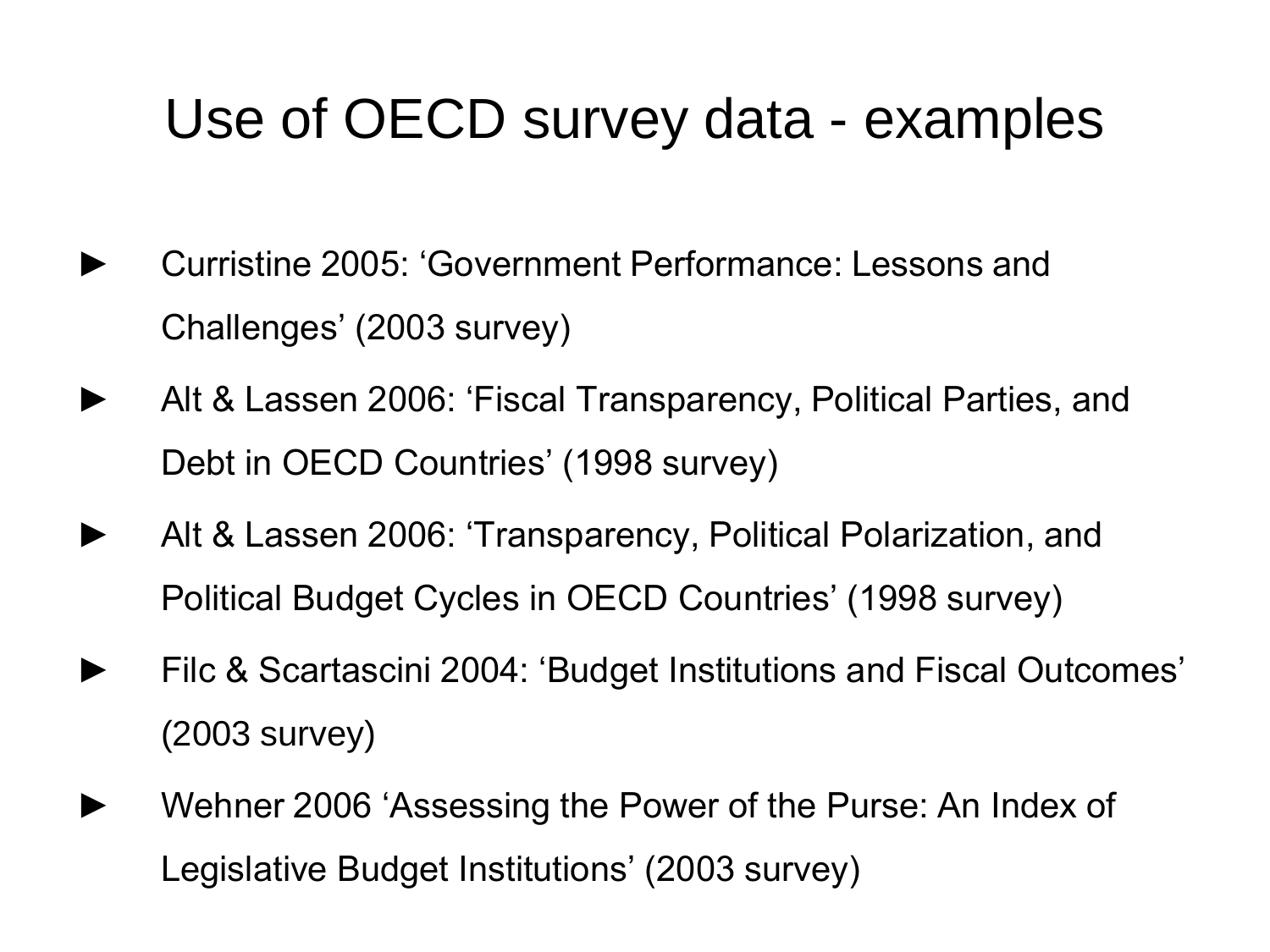## Other budget surveys

- Von Hagen 1992: 'Budgeting Procedures and Fiscal Performance in the European Communities'
- ► Alesina et al 1996/1999: 'Budget Institutions and Fiscal Performance in Latin America'
- ► Hallerberg et al 2001: 'The Use and Effectiveness of Budgetary Rules and Norms in EU Member States'
- ► Yläoutinen 2004: 'Fiscal Frameworks in the Central and Eastern European Countries'
- ► EU 2005: 'Numerical Fiscal Rules in EU Member States'
- International Budget Project 2003 and 2006: 'Open Budget Index'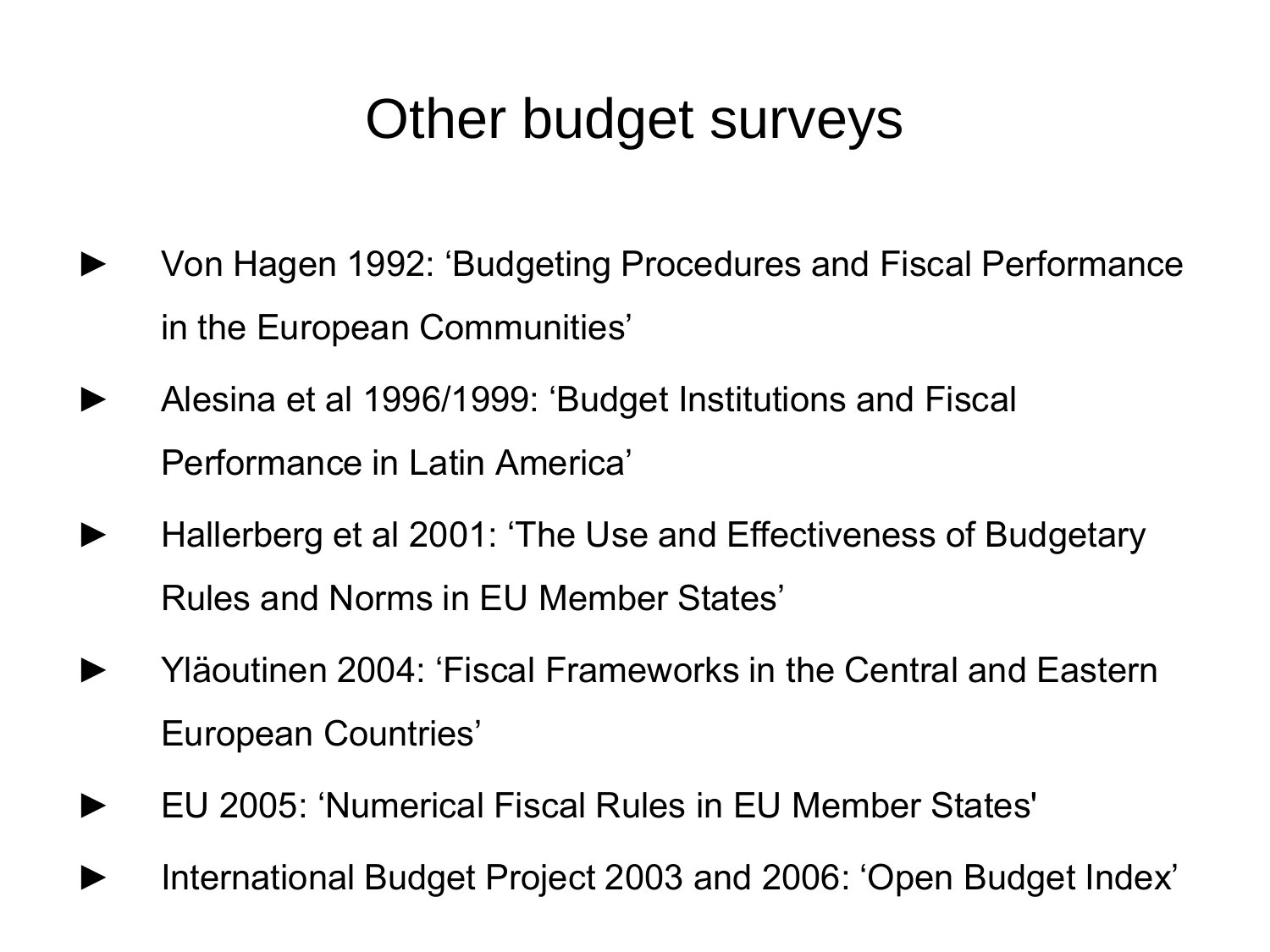## How OECD adds value

- Covers the entire budget cycle; other surveys have a more narrow focus (fiscal rules, budget transparency)
- Broadest coverage in terms of countries; other surveys are limited to selected geographical regions (EU, LAC, CEE)
- Can be adapted to different purposes; other surveys often tied to predefined analytical perspectives
- Of use to both practitioners and academics; other surveys often have a limited user group
- Potential to have data over time; many other surveys are one-offs